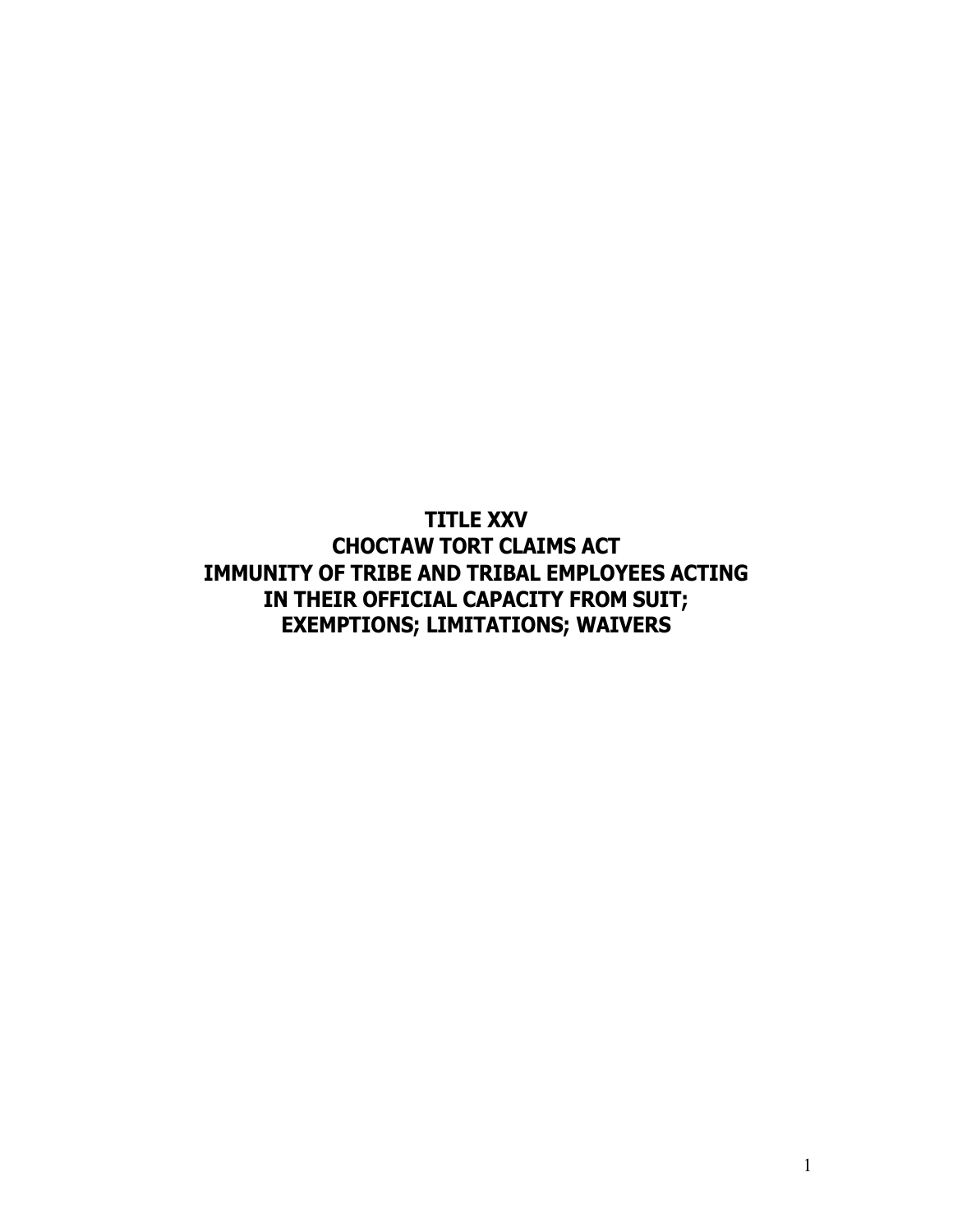# CHAPTER 1.<br>CHOCTAW TORTS CLAIM ACT.

| $§25-1-1$     |                                                                                      |  |
|---------------|--------------------------------------------------------------------------------------|--|
| $§25-1-2$     |                                                                                      |  |
| $§25-1-3$     |                                                                                      |  |
| $§25-1-4$     |                                                                                      |  |
| $§25-1-5$     |                                                                                      |  |
| $§25-1-6$     | Statute of Limitations; Notice of Claim Requirements and Administrative Exhaustion 8 |  |
| $§25 - 1 - 7$ |                                                                                      |  |
| $§25-1-8$     |                                                                                      |  |
| $§25-1-9$     |                                                                                      |  |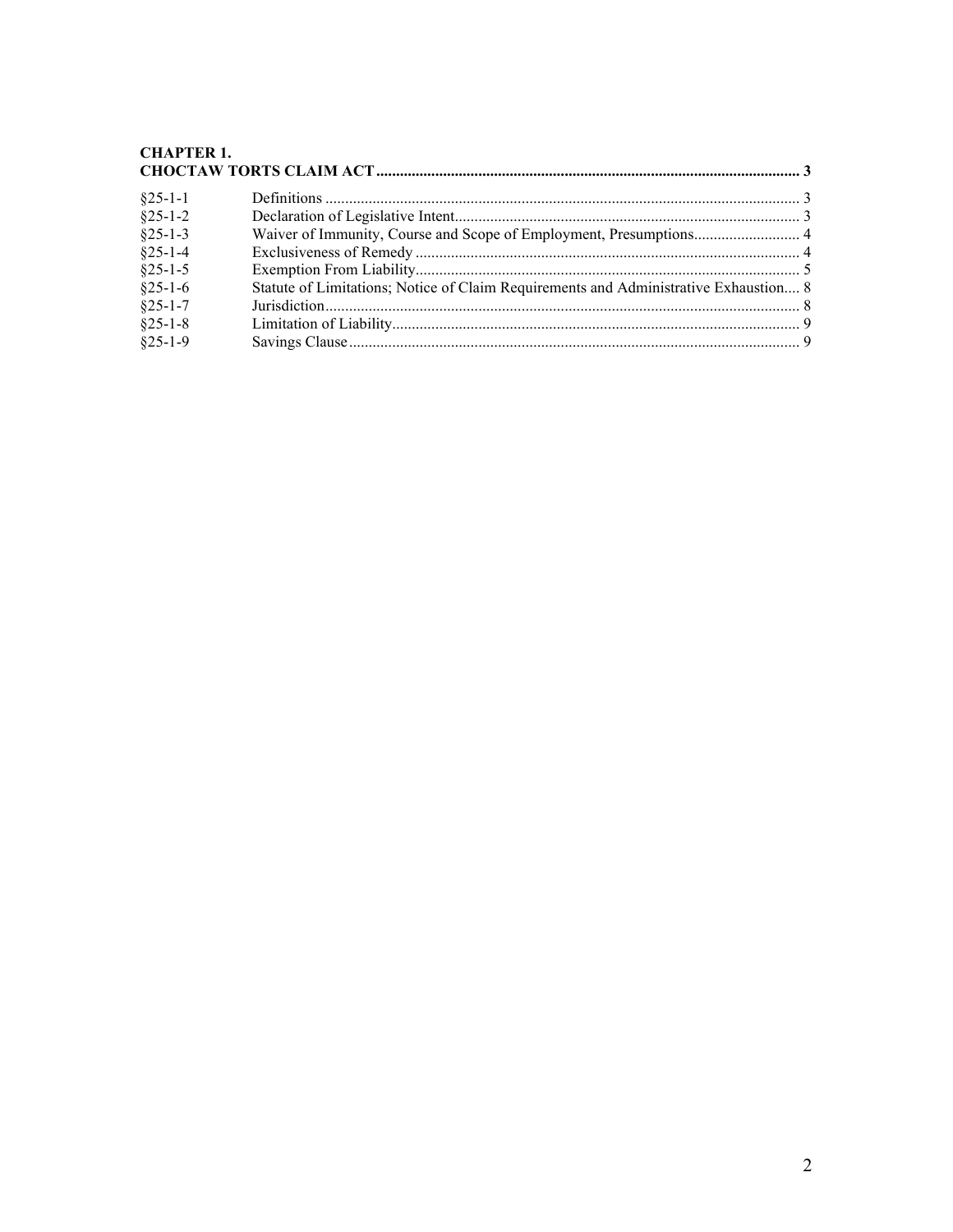## <span id="page-2-0"></span>**CHAPTER 1. CHOCTAW TORTS CLAIM ACT**

#### <span id="page-2-1"></span>**§25-1-1 Definitions**

As used in this Title, the following terms shall have the meanings herein described unless the context otherwise requires:

- (1) "Claim" means any demand to recover damages from the Tribe, or an employee of the Tribe acting within the course and scope of his employment with the Tribe.
- (2) "Claimant" means any person seeking compensation under the provisions of this chapter, whether by administrative remedy or through the courts.
- (3) "Tribe" shall mean any office, business, or instrumentality of the Mississippi Band of Choctaw Indians, including but not limited to governmental offices, business entities, schools, commissions, boards, agencies or Tribal enterprises.
- (4) "Employee" means an officer, employee, or servant of the Tribe, including elected or appointed officials and persons acting on behalf of the Tribe or its divisions in any official capacity, temporarily or permanently, whether with or without compensation. The term "employee" shall not mean a person or other legal entity while acting in the capacity of an independent contractor under contract to the Tribe.
- (5) "Injury" means death, injury to person, damage to, or loss of property or any other injury that a person may suffer that is actual, at law or in equity.
- (6) "Law" means all species of law, including but not limited to any and all constitutions, statutes, case law, common law, customary law, court order, court rule, court decisions, court opinion, court judgment or mandate, administrative rule or regulation, executive order, or principle or rule of equity therefore.

## <span id="page-2-2"></span>**§25-1-2 Declaration of Legislative Intent**

- (1) The Tribal Council of the Mississippi Band of Choctaw Indians hereby finds and determines as a matter of public policy and does hereby declare, provide, and enact, and re-enact that the Tribe, is not now, has never been, and shall not be libel, and is, always has been, and shall continue to be immune from suit at law or in equity on account of any wrongful or tortuous act or omission or breach of an implied or express term or condition of any warranty or contract, including but not limited to libel, slander, defamation, or any other tort, or any other claim sounding in contract, or any such act, omission, or break by any employee of the Tribe, notwithstanding that any such act, omission or breach constitutes or may be considered as the exercise or failure to exercise any duty, obligation or function of a governmental, proprietary, discretionary, or ministerial nature, or of a business nature, and notwithstanding that such act, omission or breach may or may not arise out of any activity, transaction or service for which any fee, charge, cost, or other consideration was received or expected to receive in exchange therefore.
- (2) The Tribal Council likewise finds and determines as matter of public policy, and does hereby disclose, provide, and enact, and re-enact, that employees acting in their official capacity have always, and shall continue to be immune from suit at law or equity to the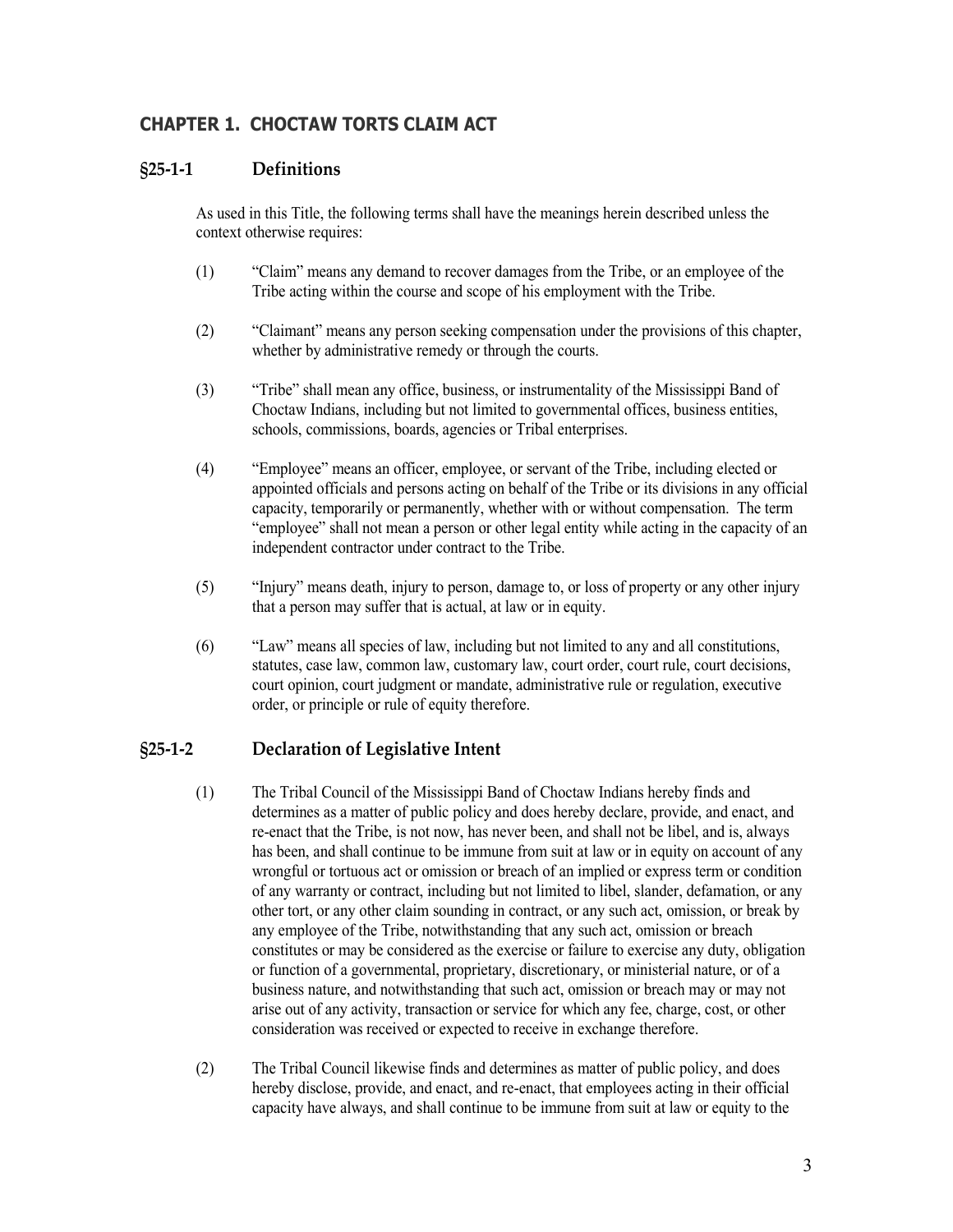same extent as the Tribe. The Tribal Council further hereby provides and enacts that a Tribal employee is acting in his official capacity if his acts are within the course and scope of his employment, as defined by law.

#### <span id="page-3-0"></span>**§25-1-3 Waiver of Immunity, Course and Scope of Employment, Presumptions**

- (1) Notwithstanding the immunity granted in §25-1-2, Choctaw Tribal Code, or the provisions of any other law to the contrary, the immunity of the Tribe for monetary damages arising out of the acts of the Tribe, or acts of employees of the Tribe, is hereby waived from and after January 29, 2000; provided, however, immunity of the Tribe in any such case shall be waived only to the extent of the maximum amount of liability provided for in §25-1-8, Choctaw Tribal Code, and subject to the exemptions set forth in §25-1-5, Choctaw Tribal Code, and the limitations otherwise set forth in this Title.
- (2) For purposes of this title, an employee shall not be considered acting within the course and scope of his employment with the Tribe, if the employee's conduct constituted fraud, malice, libel, slander, defamation, or any criminal offense other than traffic violations; provided, however, that this listing shall not be considered exhaustive of the situations that may constitute action not within the scope of employment.
- (3) For purposes of this Title, the employee who enters into a contract without authority shall not be considered acting within the course and scope of his employment.
- (4) For purposes of this Title and not otherwise, it shall be a rebuttable presumption that any act or omission of any employee within the time and place of his employment is within the course and scope of his employment.
- (5) Notwithstanding any other provision of this Title, the Tribe shall not be liable for the acts of any Tribal employee which were not within the course and scope of his employment with the Tribe.

#### <span id="page-3-1"></span>**§25-1-4 Exclusiveness of Remedy**

- (1) The remedy provided by this Title against the Tribe is exclusive of any other civil action or civil proceeding by reason of the same subject matter against the Tribe, an employee of the Tribe acting within the course and scope of employment, or the estate of an employee of the Tribe for acts within the scope and course of employment of the employee, for the act or admission which gave rise to the claim or suit; and any claim made or suit filed against the Tribe, or an employee of the Tribe, to recover damages for any claim for which immunity has been waived under this Chapter shall be brought only under the provisions of this Chapter, notwithstanding the provisions to any other law to the contrary.
- (2) An employee may be joined in an action against the Tribe, provided the employee is joined in a representative capacity if the act or admission complained of is one for which the governmental entity may be liable, but no employee shall be held personally liable for acts or omissions occurring within the course and scope of the employee's duties.
- (3) From and after January 29, 2000, subject to the provisions of this Chapter, the Tribe shall be responsible for providing a defense to its employees and for the payment of any judgment in any civil action or the settlement of any claim against an employee from any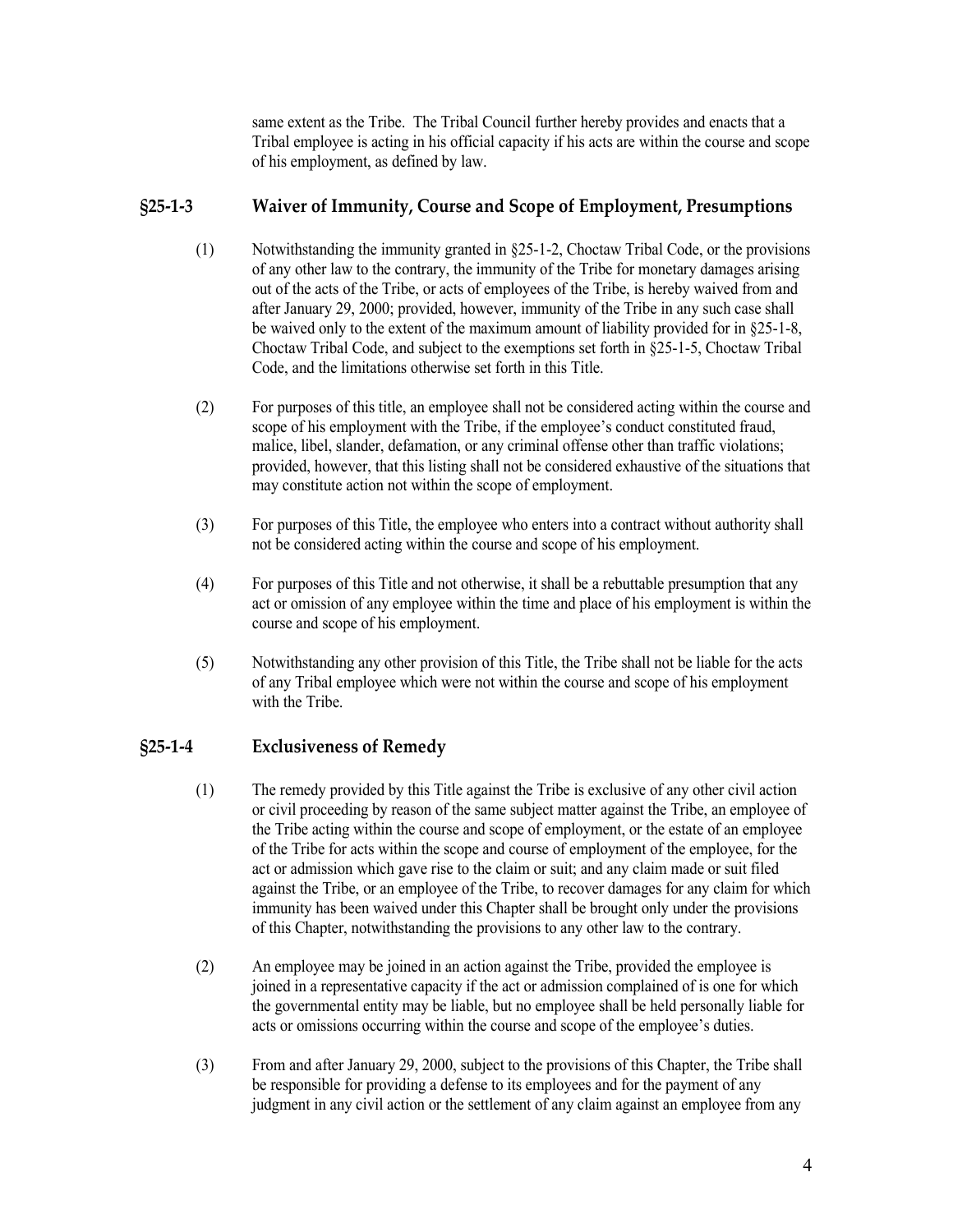damages arising out of any act or omission within the course and scope of an employee's employment; provided, however, the provisions of this subsection shall not be construed to alter or relieve any indemnitor or insurer of any legal obligation to such employee or to the Tribe vicariously liable on account of or legally responsible for damages due to the allegedly wrongful error, omission, conduct, act or deed of any employee, and the Tribe's duty to indemnify and/or defend any such claim on behalf of an employee shall be secondary to the obligation of any such insurer or indemnitor, whose obligation shall be primary.

- (4) The responsibility of the Tribe to provide a defense for its employee shall apply whether the claim is brought in a court of the Mississippi Band of Choctaw Indians, a court in any state, or a court of the United States.
- (5) The responsibility of the Tribe to provide a defense for its employees is separate from the duty to indemnify. The Tribe may provide a defense without prejudicing any right to refuse indemnity.
- (6) The Tribe shall be entitled to contribution or indemnification, or reimbursement for legal fees and expenses from its employee, if a court finds that the act or admission of the employee was outside the course and scope of his employment.
- (7) The duty to defend and indemnify with regard to an employee of the Tribe as provided in this section shall continue after employment with the Tribe has been terminated, if the occurrence for which liability is alleged happened within the course and scope of the duty while the employee was in the employ of the Tribe.
- (8) Nothing in this Chapter shall enlarge or otherwise adversely affect the personal liability of an employee of the Tribe. The fact that the Tribe may relieve an employee from all necessary legal fees and expenses in any judgment arising from a civil lawsuit shall not under any circumstances be communicated to the trier of fact in a civil lawsuit.

#### <span id="page-4-0"></span>**§25-1-5 Exemption From Liability**

- (1) Neither the Tribe nor employees of the Tribe acting within the course and scope of their employment or duties shall be liable for any of the following types of claims, no matter when the claim or cause of action accrued, arose or is asserted:
	- (a) arising out of a legislative or judicial action or inaction, or administrative action or inaction of a legislative or judicial nature;
	- (b) arising out of any act or omission of an employee of the Tribe exercising ordinary care in reliance upon, or in the execution or performance of, or in the failure to execute or perform, a statute, ordinance or regulation, whether or not the statute, ordinance or regulation be valid;
	- (c) arising out of any act or omission of an employee of the Tribe engaged in the performance or execution of duties or activities relating to the police or fire protection unless the employee acted in reckless disregard of the safety and well being of any person not engaged in criminal activity at the time of injury;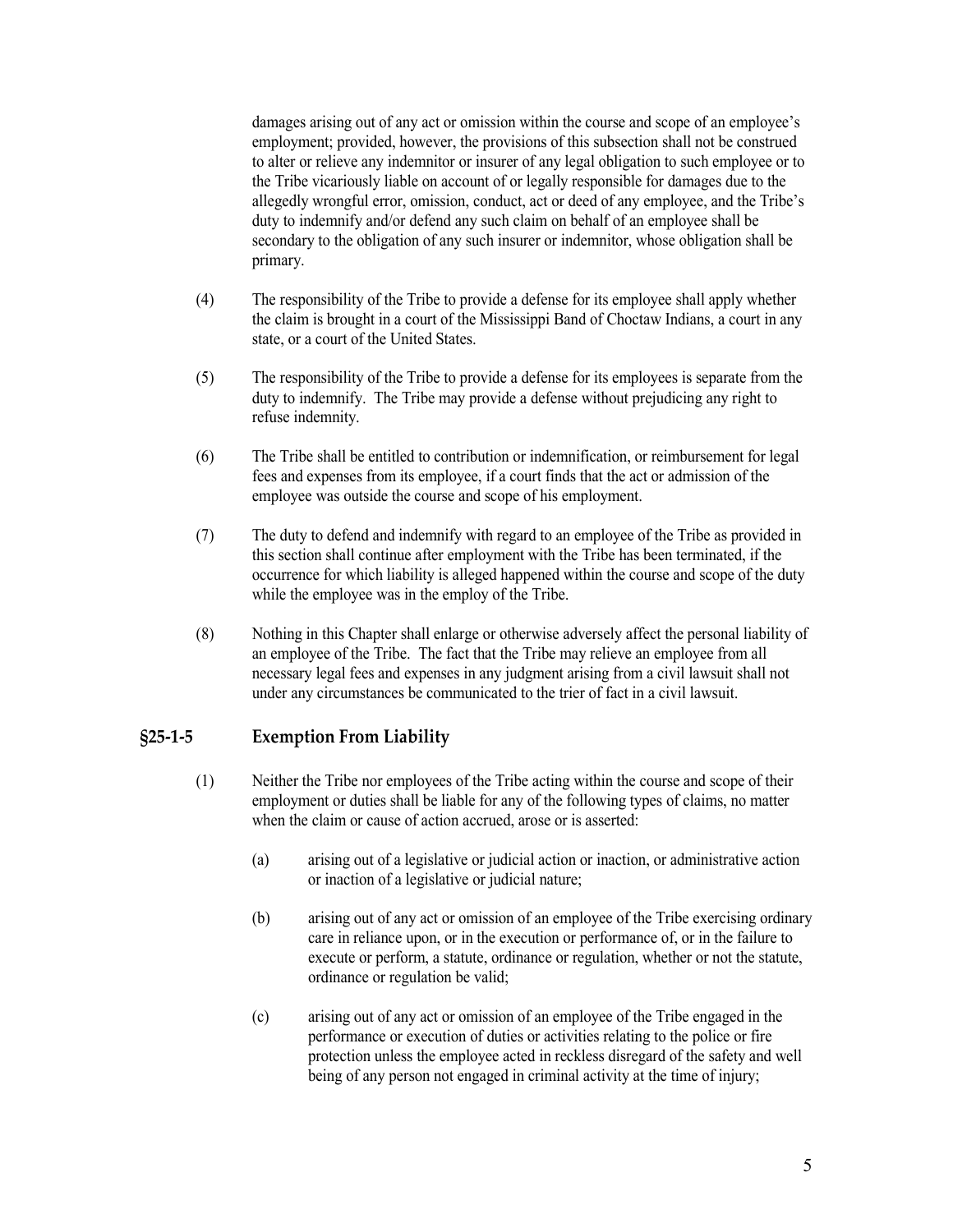- (d) based upon the exercise or performance or the failure to exercise or perform a discretionary function or duty on the part of the Tribe or employee thereof, whether or not the discretion be abused;
- (e) arising out of an injury caused by adopting or failing to adopt a statute, ordinance or regulation;
- (f) which is limited or barred by the provisions of any other law;
- (g) arising out of the exercise of discretion in determining whether or not to seek or provide the resources necessary for the purchase of equipment, the construction or maintenance of facilities, the hiring of personnel and, in general, the provision of adequate governmental services;
- (h) arising out of the issuance, denial, suspension or revocation of, or the failure or refusal to issue, deny, suspend or revoke any privilege, ticket, pass, permit, license, certificate, approval, order or similar authorization where the governmental entity or its employee is authorized by law to determine whether or not such authorization should be issued, denied, suspended or revoked unless such issuance, denial, suspension or revocation, or failure or refusal thereof;
- (i) arising out the assessment or collection of any tax or fee;
- (j) arising out of the detention of any goods or merchandise by any law enforcement officer, unless such detention is of a malicious or arbitrary and capricious nature;
- (k) (i) arising out of the imposition or establishment of , or the failure to impose or establish, a quarantine, whether such quarantine relates to persons or property, road or facilities closures, or social distancing, isolation, shelter-in-place orders, executive orders or rules, or any requirement or failure to require the wearing of masks or other personal protective equipment by employees, customers, visitors or guests in connection with or in response to any public health emergency or communicable or infectious disease, epidemic or pandemic, or any declaration or lack of declaration or enforcement regarding any such matters; or

(ii) arising out of any action or inaction of the Tribe, its officers, board members or employees taken or not taken in connection with or in response to any public health emergency or communicable or infectious disease, epidemic or pandemic, or any declaration or lack of declaration or enforcement regarding any of such matters.

- (l) of any claimant who is an employee of the Tribe and whose injury is covered by the Workers' Compensation Law of any state or the Tribe;
- (m) of any claimant who at the time the claim arises is an inmate of any detention center, jail, workhouse, penal farm, penitentiary or other such institution, regardless of whether such claimant is or is not an inmate of any detention center, jail, workhouse, penal farm, penitentiary or other such institution when the claim is filed;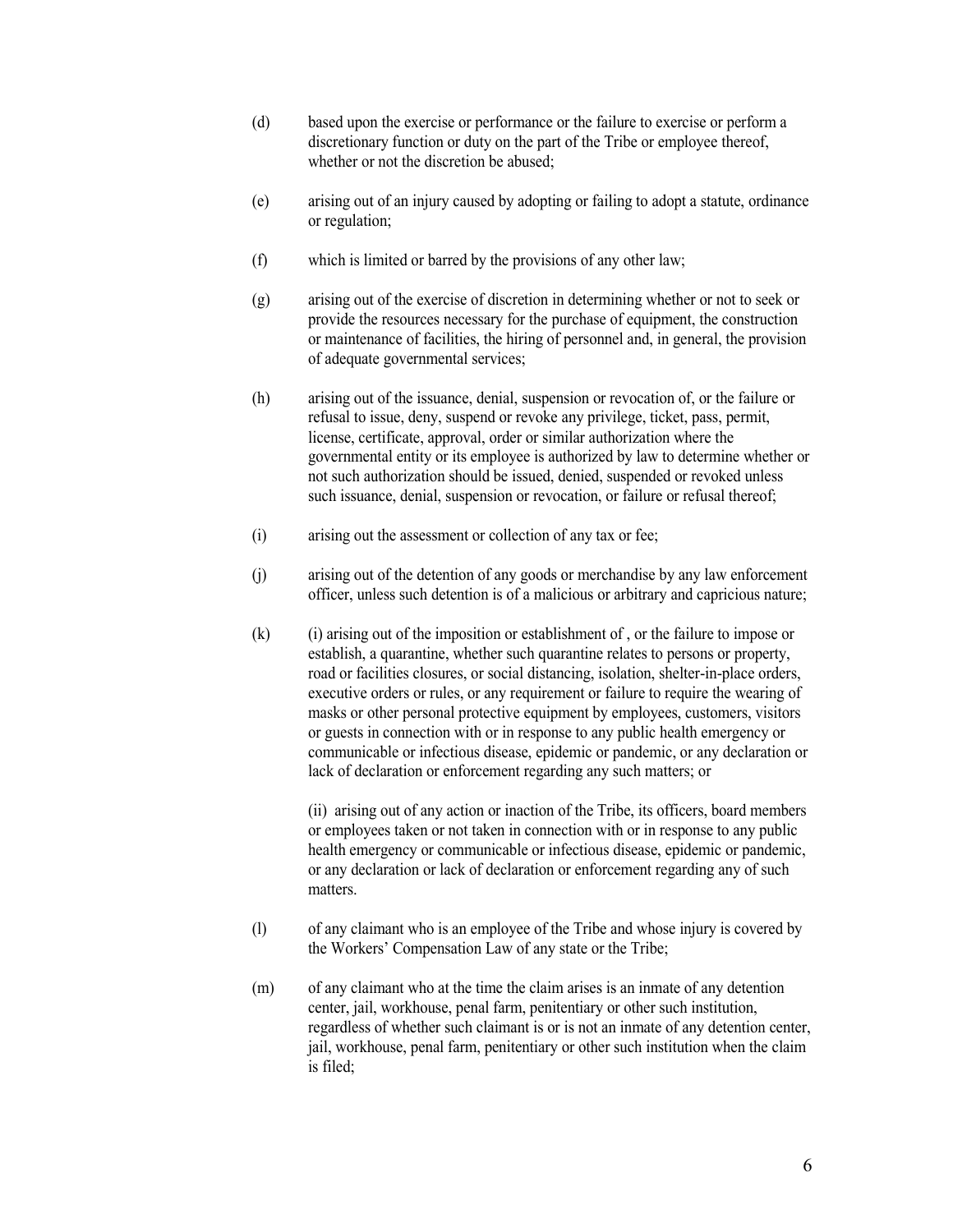- (n) arising out of any work performed by a person convicted of a crime when the work is performed pursuant to any sentence or order of any court or pursuant to laws of any state or the Tribe authorizing or requiring such work;
- (o) arising out of any tortuous act or omission made subject to the Federal Tort Claims Act 28 U.S.C. §2671 et seq. by Public Law 101-512, as amended (set out as a note to 25 U.S.C. §450f;) or per 25 U.S.C. §450f(d), or by other Federal law. In all such instances, the claimant(s)' exclusive remedy shall be under the Federal Tort Claims Act;
- (p) arising out of a plan or design for construction or improvements to public property, including but not limited to public buildings, highways, roads, streets, bridges, levees, dikes, dams, impoundments, drainage channels, diversion channels, harbors, ports, wharfs or docks, where such plan or design has been approved in advance of the construction or improvement by the legislative body or governing authority of a governmental entity or by some other body or administrative agency, exercising discretion by authority to give such approval, and where such plan or design is in conformity with engineering or design standards in effect at the time of preparation of the plan or design;
- (q) arising out of an injury caused solely by the effect of weather conditions on the use of streets and highways;
- (r) arising out of the lack of adequate personnel or facilities at a public hospital or Tribal corrections facility if reasonable use of available appropriation has been made to provide such personnel or facilities;
- (s) arising out of loss, damage or destruction of property of a patient or inmate of a Tribal institution;
- (t) arising out of any loss of benefits or compensation due under a program of public assistance or public welfare;
- (u) arising out of or resulting from riots, unlawful assemblies, unlawful public demonstrations, mob violence or civil disturbances;
- (v) arising out of an injury caused by a dangerous condition on property of the Tribe that was not caused by the negligent or other wrongful conduct of an employee of the governmental entity or of which the governmental entity did not have notice, either actual or constructive, and adequate opportunity to protect or warn against; provided, however, that the Tribe shall not be liable for the failure to warn of a dangerous condition which is obvious to one exercising due care;
- (w) arising out of the absence, condition, malfunction or removal by third parties of any sign, signal, warning device, illumination device, guardrail or median barrier, unless the absence, condition, malfunction or removal is not corrected by the Tribal entity responsible for its maintenance within a reasonable time after actual or constructive notice;
- (x) Arising out of the administration of corporal punishment or the taking of any action to maintain control and discipline of students at a Tribal school by a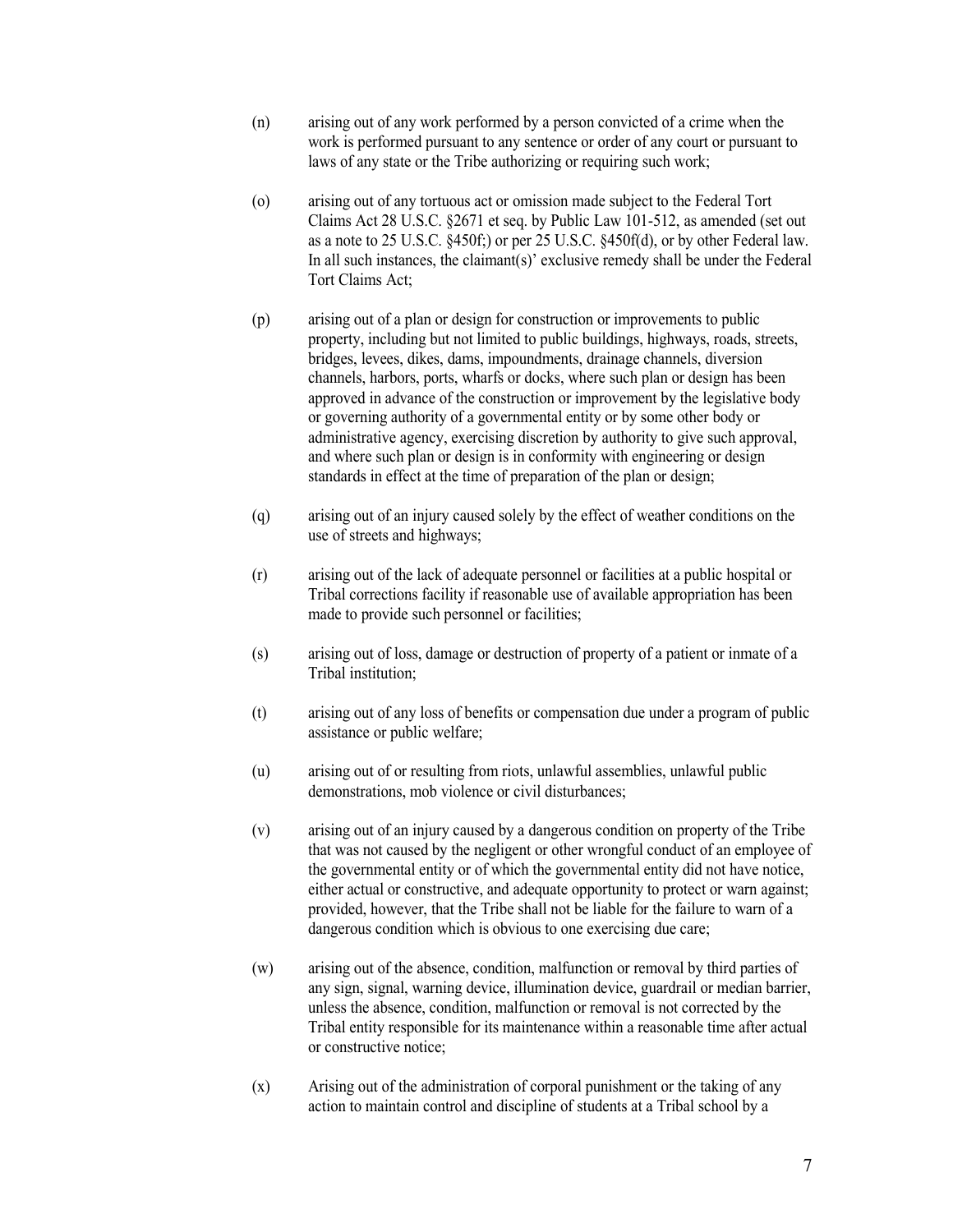teacher, assistant teacher, principal or assistant principal unless the teacher, assistant teacher, principal or assistant principal acted in bad faith or with malicious purpose or in a manner exhibiting a wanton and willful disregard of human rights or safety.

## <span id="page-7-0"></span>**§25-1-6 Statute of Limitations; Notice of Claim Requirements and Administrative Exhaustion**

- (1) Any person having a claim for injury arising under the provision of this Title against the Tribe or an employee of the Tribe acting within the course and scope of his employment shall be required, and hereby is required, to first make such claim with the Tribe by filing a Notice of Claim with the Attorney General of the Tribe within one (1) year after the date of the tortuous, wrongful, or otherwise actionable conduct on which the liability phase of the action is based. The Notice of Claim shall be in writing, delivered in person or by registered or certified United States Mail. Every Notice of Claim shall contain a short and plain statement of the facts upon which the claim is based, including the circumstances which brought about the injury, the extent of the injury, the time and place the injury occurred, the names of all persons known to be involved, the amount of money damages sought, and the residence of the person making the claim at the time of the injury and at the time of the filing of the Notice. The Choctaw Attorney General shall have six (6) months to review and evaluate any such claims and make a recommendation to the Tribal Chief as to whether and on what terms settlement may be advisable. This administrative review period constitutes an administrative exhaustion procedure respecting tort claims within the meaning of  $\S1-5-10(2)(a)$ , Choctaw Tribal Code.
- (2) No lawsuit shall be filed upon any such claim until and unless the six (6) month administrative review period created by §25-1-6(1) shall have expired and the other administrative exhaustion requirements of §1-5-10, Choctaw Tribal Code, have been satisfied.
- (3) Within one (1) year next after the date of the tortuous, wrongful or otherwise actionable conduct on which the liability phase of the action is based, and not after, any person having a claim for injury arising under the provisions of this chapter against the Tribe, or employees of the Tribe acting within the course and scope of their employment, may commence an action at law or in equity in the Choctaw Tribal Court; provided however, that this limitation period shall be tolled for thirty (30) days upon the filing of the Notice of Claim as required in  $\S25$ -1-6(1). The limitations period provided herein shall control and shall be exclusive in all actions subject to and brought under the provisions of this Title, notwithstanding the nature of the claim, the label or other characterization the claimant may use to describe it, or the provisions of any statute of limitations which would otherwise govern the type of claim or legal theory if it were subject to or brought under the provisions of this Chapter.

#### <span id="page-7-1"></span>**§25-1-7 Jurisdiction**

(1) Jurisdiction for any suit brought under the provisions of this Title shall be only in the Choctaw Tribal Court. The Judge of the Tribal Court shall hear and determine, without a jury, any suit under the provisions of this Title. Appeals may be taken in the manner provided by the laws of the Mississippi Band of Choctaw Indians.